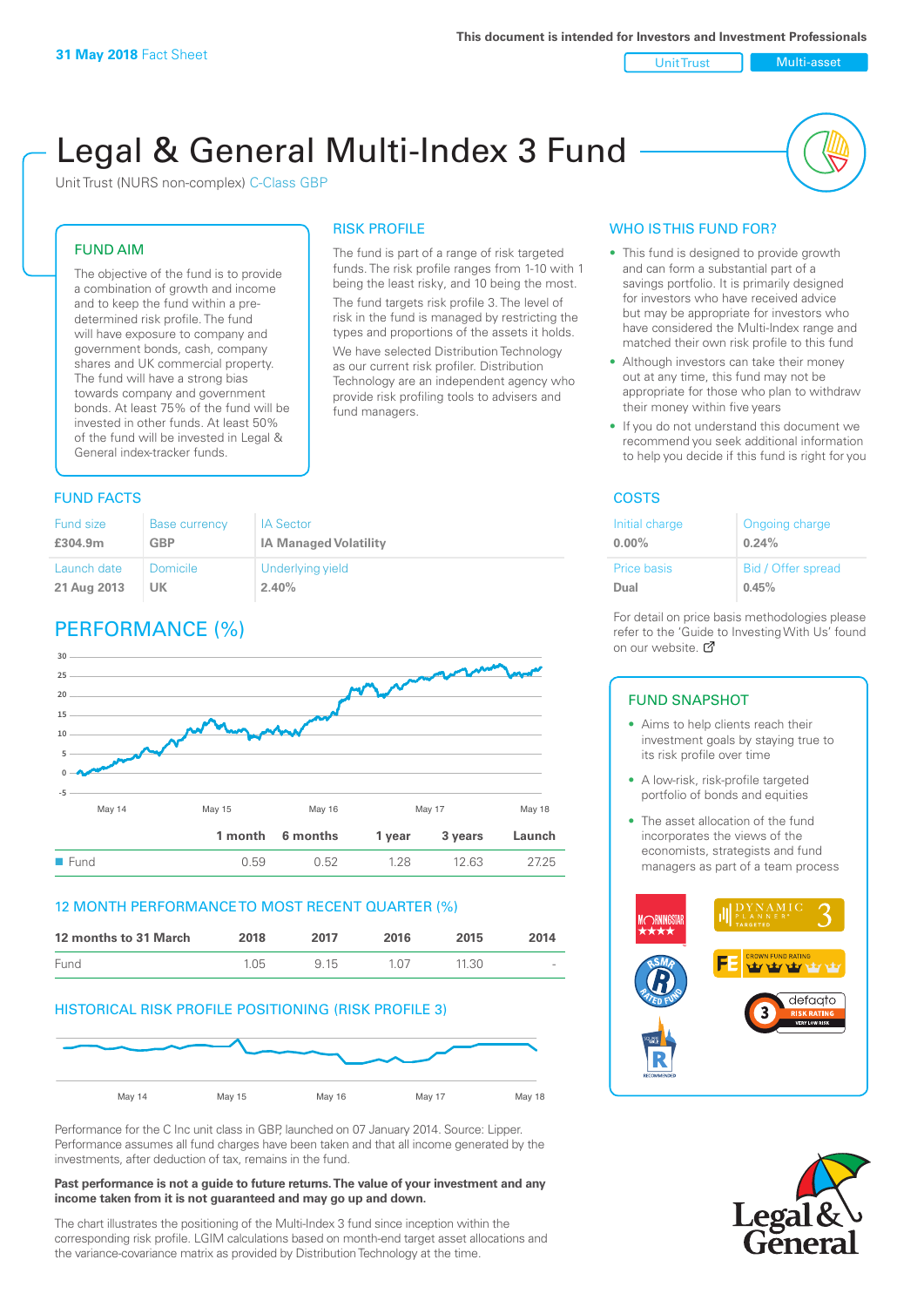## Legal & General Multi-Index 3 Fund

Unit Trust (NURS non-complex) C-Class GBP

## PORTFOLIO BREAKDOWN

All data source LGIM unless otherwise stated. Totals may not sum due to rounding.





#### FUND MANAGERS

The fund managers have responsibility for managing the multi-index fund range. They are part of the Multi-Asset Funds (MAF) team in LGIM. This team focuses on designing and managing multi-asset funds that are tailored to match the specific objectives of various client types. The team sits within a wider Asset Allocation team which combines both depth of experience with a broad range of expertise from different fields, including fund management, investment consulting and risk management roles.

## TOP 10 HOLDINGS (%)

| L&G Global Inflation Linked Bond Index Fund                      | 10.8 |
|------------------------------------------------------------------|------|
| <b>LGIM Sterling Liquidity Fund Class 1</b>                      | 10.5 |
| L&G All Stocks Gilt Index Trust                                  | 9.7  |
| L&G Sterling Corporate Bond Index Fund                           | 9.4  |
| L&G Short Dated Sterling Corporate Bond Index Fund               | 7.9  |
| <b>LGIM Global Corporate Bond Fund</b>                           | 7.5  |
| L&G Emerging Markets Government Bond (US\$) Index Fund           | 5.8  |
| L&G US Index Trust                                               | 4.5  |
| <b>L&amp;G UK Property Fund</b>                                  | 4.4  |
| L&G Emerging Markets Government Bond (Local Currency) Index Fund | 4.3  |